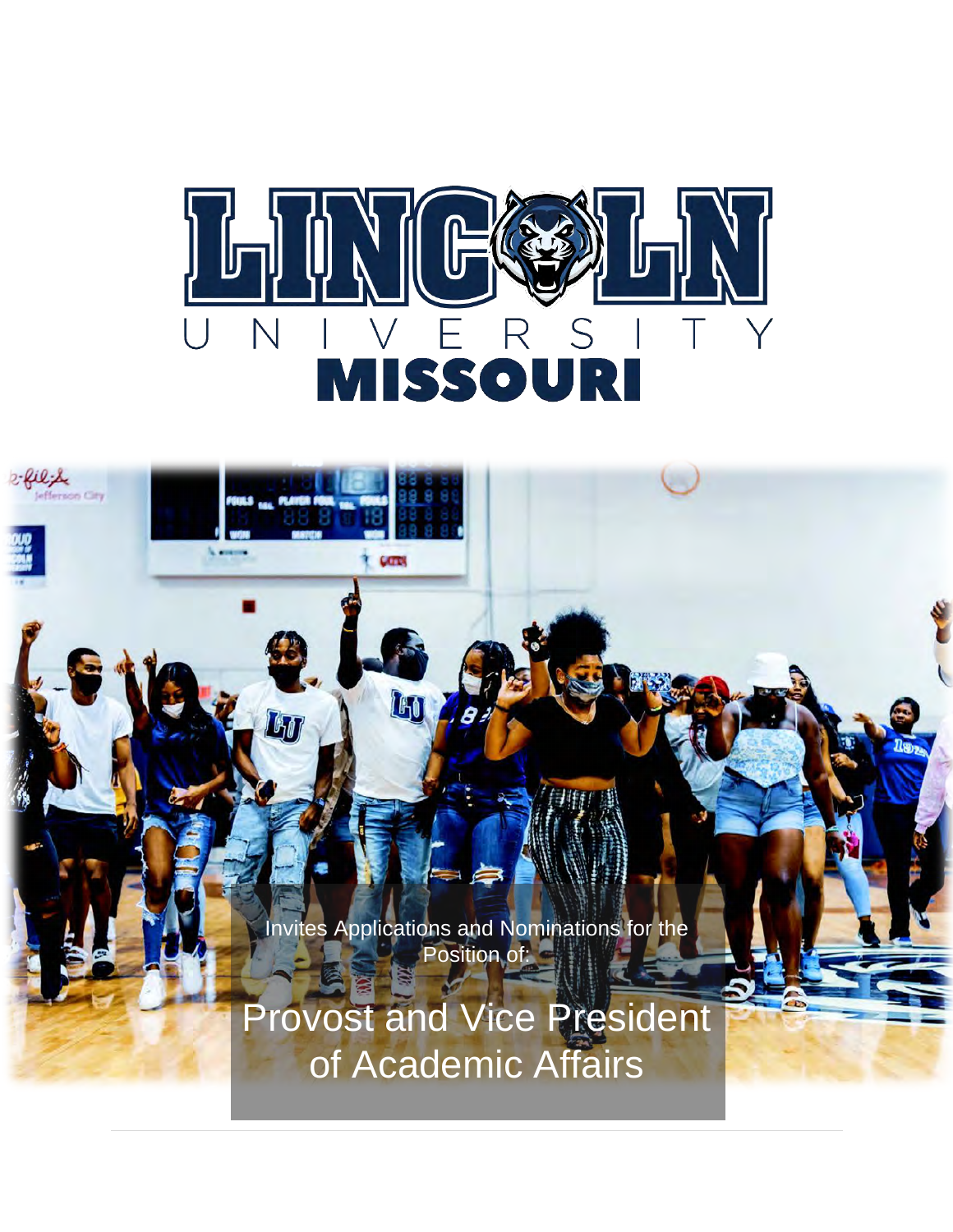# **The Opportunity**

Lincoln University of Missouri invites nominations and applications for the position of Provost and Vice President of Academic Affairs. Reporting directly to the President, the Provost and VPAA will be responsible for setting strategic, operational, and financial directions for the university's academic division. The university seeks a bold, seasoned academic leader who will work in concert with faculty, staff, and students to promote a standard of excellence.

# **The Position**

The Provost and VPAA is responsible for articulating an academic vision, providing leadership in academic planning, developing and administering educational budgets, MOUs, transfer articulation agreements, and programs related to completion of degree requirements at the undergraduate and graduate levels. As the chief academic officer, the Provost and VPAA oversees teaching and learning across the university, including education, research, and faculty affairs. Reporting to the Provost are three academic deans who lead the College of Agriculture, Environmental and Human Sciences; College of Arts and Sciences; and the College of Professional Studies. Direct reports to the office of the VPAA also include Veteran Affairs, Student Success Coordinator; ROTC liaison, Student Success Center, Page Library, Fort Leonard Wood Program Director, Institutional Research, Grants and Sponsored Research (Title III), Honors Program, Graduate Studies, Technical Leader for CRM Advise, Extended Studies, and Online Learning.

The Provost and VPAA will enrich the University's intellectual, social, and cultural atmosphere through innovative academic programming. Lincoln's programs will embrace STEAM and offer interdisciplinary programs designed to attract, retain, and graduate a diverse population of students ready for future leadership in their respective professions and careers. The Provost will set clear expectations aligned with the strategic plan and commitment to the University and the institution's mission. As a result, the Provost will contribute to the elevation of the national profile of Lincoln University.



The Provost and VPAA will be responsible for:

- $\triangleright$  Advising the President or other University officers concerning recruitment, retention, and promotion of all faculty; allocate academic and research space and work with the deans on development, accreditation, research, and student success.
- $\triangleright$  Providing a coordinated approach for developing academic and administrative policies, including the academic calendar, faculty handbook, promotion, rank, and tenure policies.
- $\triangleright$  Fostering a collegial decision-making process among members of the University's Academic Councils.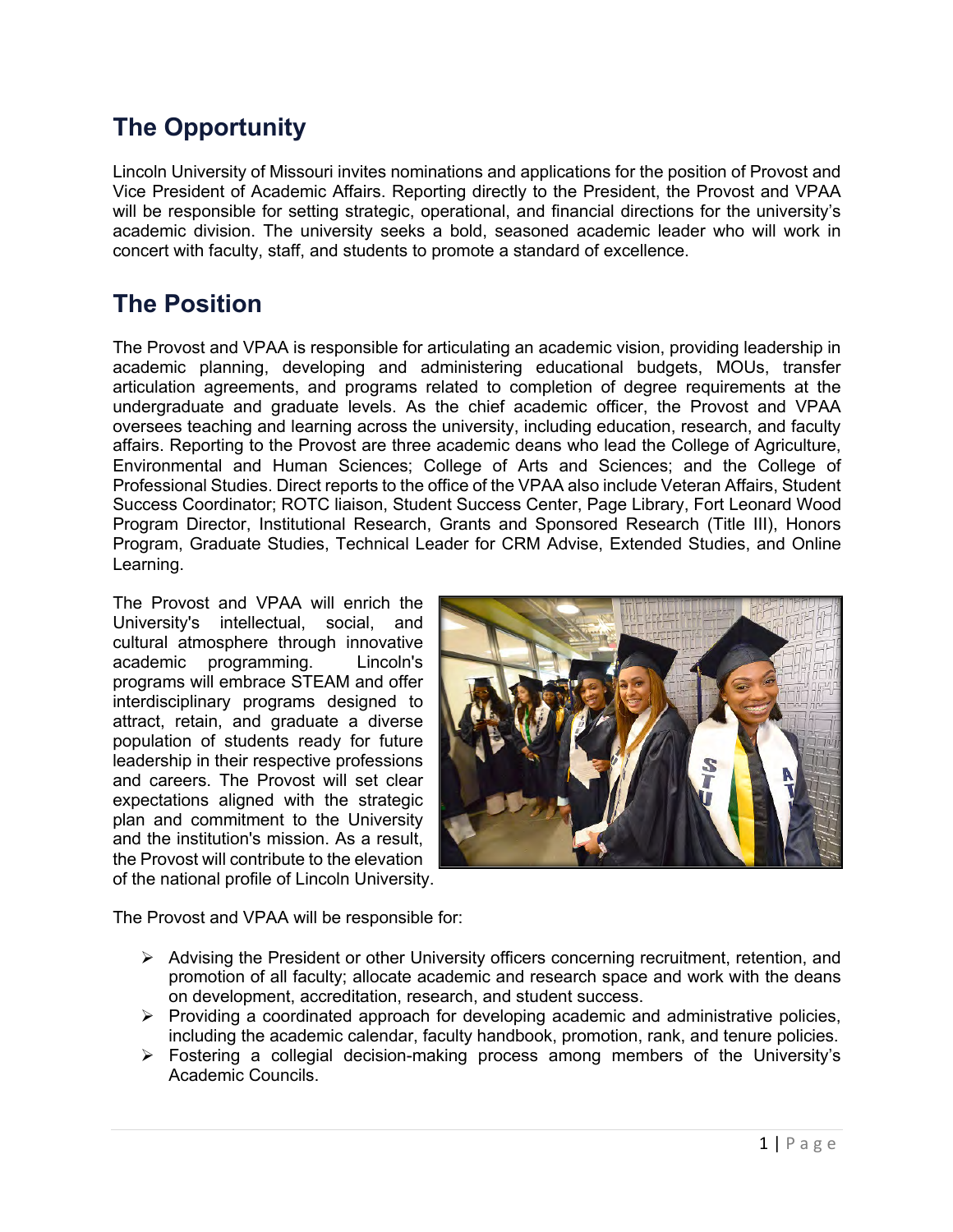- $\triangleright$  Advocating for budget additions and make budget reallocations to encourage the most effective functioning of all academic units.
- $\triangleright$  Monitoring and addressing the academic balance between state requirements, legislative decisions and the university mission.
- $\triangleright$  Advising and working collaboratively with the President's Cabinet to implement decisions that affect funding, curriculum, co-curricular activities, and opportunities that affect student success, faculty and staff.

## **Qualifications**

The successful candidate will have an earned Ph.D., or other earned doctorate; must qualify for rank at the level of professor with tenure; demonstrate progressive academic and administrative leadership experience in a university setting; a record of supporting continual improvement in faculty teaching and research; and demonstrated success in fostering an equitable and inclusive environment that attracts and retains a diverse student, faculty and staff population. The ideal candidate will also be able to demonstrate the following professional knowledge/experience and personal characteristics:

#### **Professional Knowledge and Experience**

- $\triangleright$  Demonstrable evidence of successful collaborative academic assessment, transformations, or expansion in an institution of higher education
- $\triangleright$  Experience with accreditation and assessment, with attention to both state and professional accreditation standards leading to licensure or certification (examples: nursing, education, business) and willingness to assist in procuring funding to meet those requirements
- $\triangleright$  Policy and procedure review regarding students' academic progress,
- $\triangleright$  Review and evaluation of all academic appointments including re-appointments, tenure, promotion, salaries, leaves of absence, and retirement
- $\triangleright$  Have a track record of success having demonstrated financial acumen
- $\triangleright$  Have an academic background in remediation or co-remedial programs and an understanding of these challenges.
- $\triangleright$  Possess the skill set to perform duties of the University President if called up to do so

#### **Personal Characteristics**

- $\triangleright$  Excellent communication and collaboration skills with the ability to execute what is heard and promised
- $\triangleright$  Strong organizational, supervisory, and leadership capabilities
- $\triangleright$  Experience assisting students with a variety of backgrounds.
- $\triangleright$  Outcome oriented; innovative; and futuristic thinking outside of the box
- $\triangleright$  Data-driven decisionmaker; who gathers and reflects upon the input of key constituents before making decisions.
- $\triangleright$  Visionary leader who is diplomatic in their approach to articulating and implementing changes
- $\triangleright$  Knows how to engage all stakeholders
- $\triangleright$  Innovative skills to address the needs of the 21<sup>st</sup> century learners.
- $\triangleright$  Understands the community and can work harmoniously to get things done.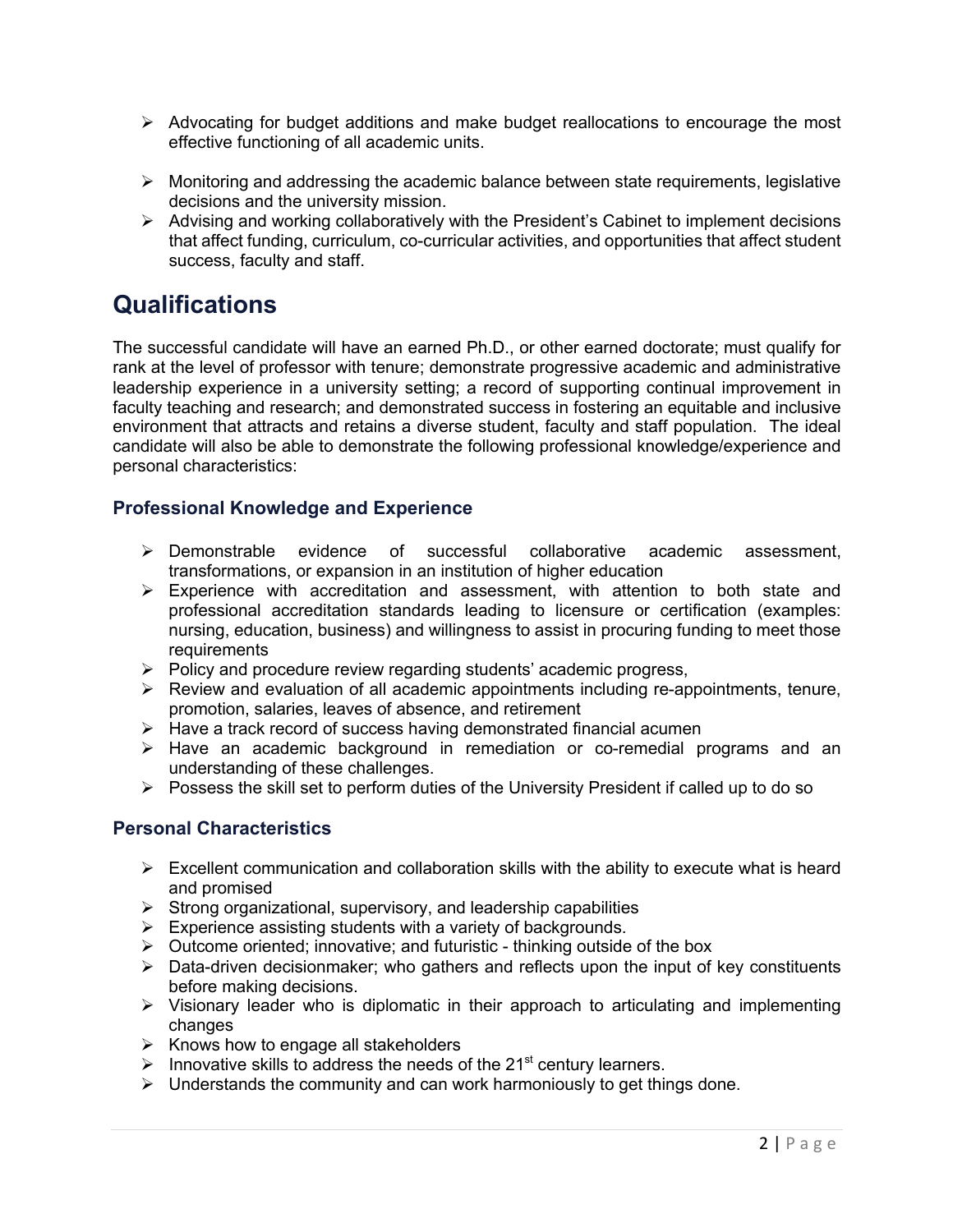## **Lincoln University**

Lincoln University (LU) was founded by the soldiers and officers of the  $62<sup>nd</sup>$  and  $65<sup>th</sup>$  United States Colored Infantries. As a historically black, public land-grant university, LU educates and empowers students to lead their communities and change the world. Lincoln offers a rigorous liberal arts education to a diverse student body of approximately 1,800 students in more than 60 undergraduate and graduate programs. Spanning over 174 acres and with an annual budget of over \$36 million, the campus is supported in its mission by more than 130 faculty and almost 300 staff members.



At the close of the Civil War, soldiers and officers of the  $62<sup>nd</sup>$  United State Colored Infantry, stationed at Fort McIntosh, Texas, but composed primarily of Missourians, took steps to establish and educational institution in the State of Missouri. They named it Lincoln Institute.

Members of the 62<sup>nd</sup> Colored Infantry contributed \$5,000 and members of the 65<sup>th</sup> Colored Infantry contributed approximately \$1,400 towards the formation of the Lincoln Institute. On January 14, 1866, Lincoln Institute was formally established under an organization committee. By June of the same year, the committee became the inaugural Board of Trustees. Richard Baxter Foster, a former first lieutenant in the 62<sup>nd</sup> Infantry, was named first Principal of Lincoln Institute. On September 17, 1866, the Institute opened its doors to its first class in an old frame building in Jefferson City.



In 1870, the Institute began to receive aid from the State of Missouri for teacher training. In 1869, Lincoln Institute moved to its present-day campus. College-level work was added to the curriculum in 1877, and passage of the Normal School Law permitted Lincoln graduates to teach for life in Missouri without further examination. Lincoln Institute formally became a state institution in 1879 with the deeding of the property to the state. Under the Second Morrill Act of 1890, Lincoln became a landgrant institution, and the following year, industrial and agricultural courses were added to the curriculum.

In 1921, the Missouri Legislature passed a bill introduced by Walthall M. Moore, who was the first African American to serve in the legislature, which changed the name from Lincoln Institute to Lincoln University and created a Board of Curators to govern the University.

The North Central Association of Colleges and Secondary Schools accredited the high school division in 1925, the teacher-training program in 1926, and the four-year College of Arts and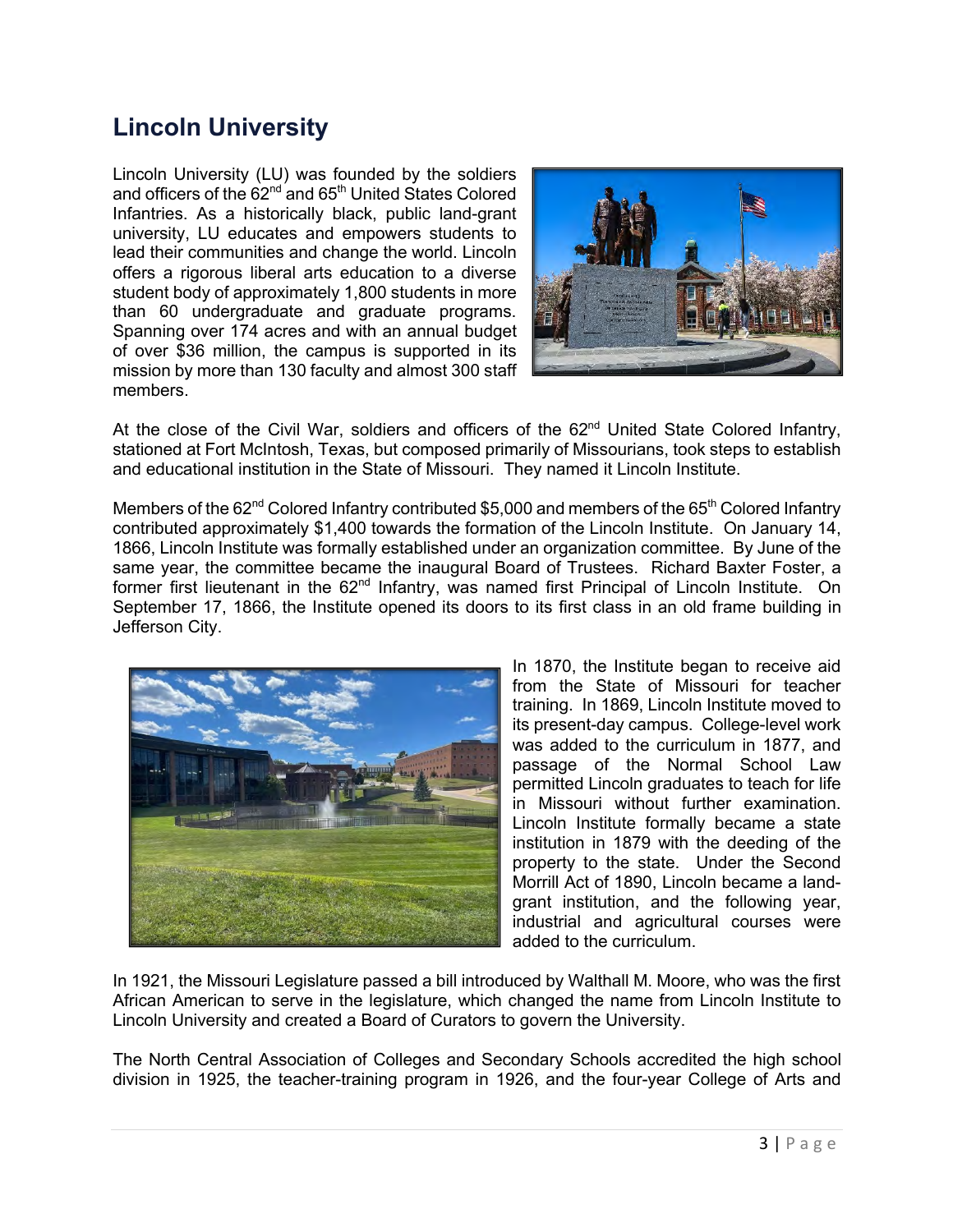Sciences in 1934. Graduate instruction began in the summer session of 1940, with majors in education and history and minors in English, history, and sociology.



In 1954, the United States Supreme Court handed down its ruling in Brown v. Board of Education, and Lincoln University responded by opening its doors to students of all ethnicities who applied and met its entrance criteria. Today, Lincoln University serves residential, non-residential and a growing community of on-line, students, conducts a variety of research projects, and offers numerous public service programs in addition to an array of academic programs.

In 2016, Lincoln University celebrated its  $150<sup>th</sup>$ anniversary and paid due tribute to its monumental role in the education of Missourians and others and its service to individuals and communities throughout the state, the nation, and around the globe. To further enhance the impact and footprint of the University, the Lincoln administration and community began a strategic planning process in the fall of 2014 with an invigorated commitment to improving academic and support programs, strengthening infrastructure, and expanding access and deepening its reach to meet the needs of the populations it strives to serve.

**Mission** Lincoln University of Missouri is a historically black, 1890 land-grant, public, comprehensive institution that provides excellent educational opportunities including theoretical an applied learning experiences to a diverse population within a nurturing, student-centered environment.



### **Academics**

**The College of Arts and Sciences** consists of three academic units: the Department of Humanities and Communications, the Department of Science, Technology and Mathematics, and the Department of Social and Behavioral Sciences. This unit currently employs approximately seventy (70) faculty and staff members. There are just under forty (40) degree programs including certificate programs as well as associate, bachelor, and master's degrees. This college also oversees the academic programs offered through library science and military science. The campus radio and television stations report to the College of Arts and Sciences.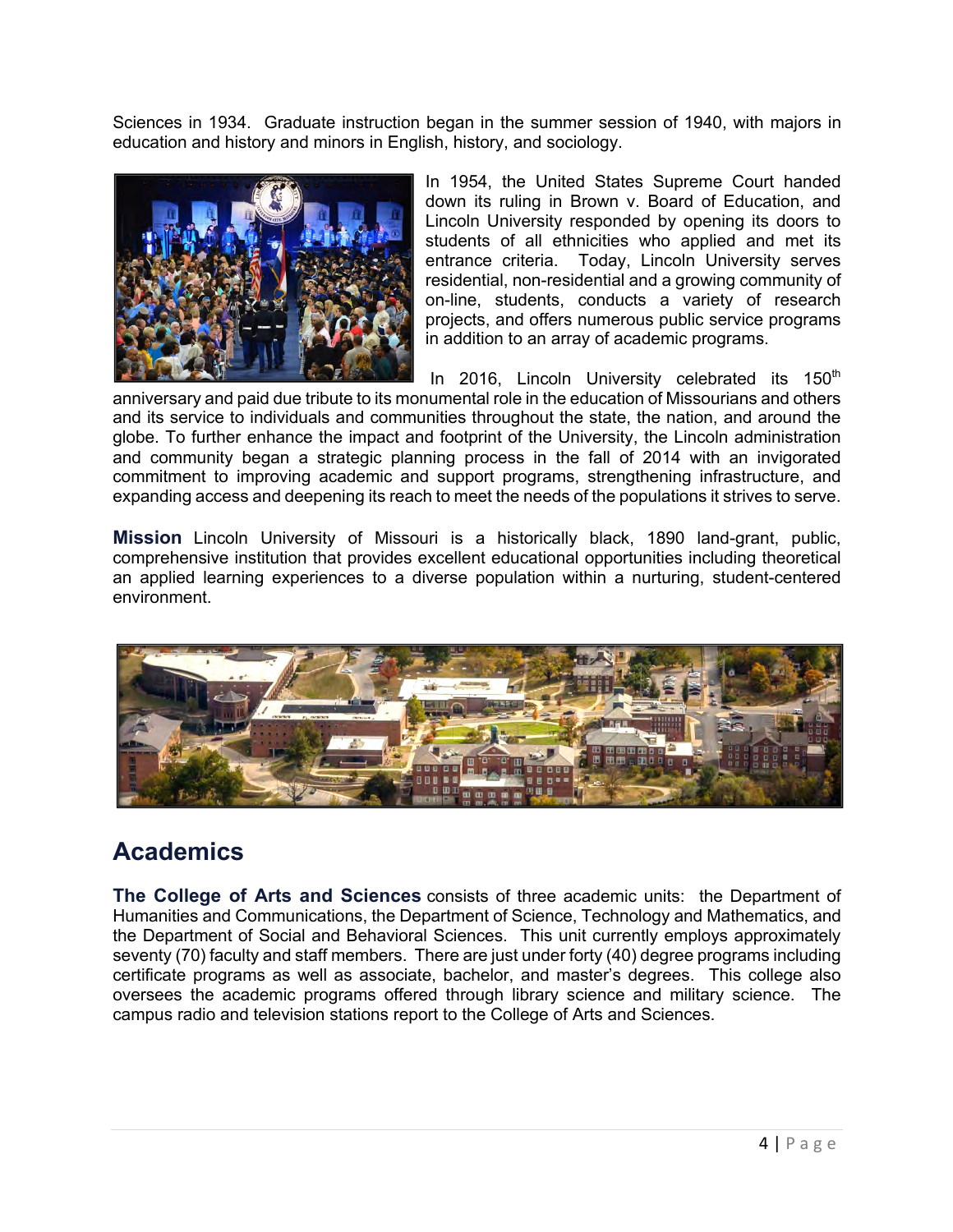**The College of Professional Studies** consists of three academic units: the School of Business, the School of Education and the School of Nursing. This unit employs approximately 60 faculty and staff members located both on main campus as well as on our Fort Leonard Wood location. This college hosts just over twenty (20) degree programs ranging from associate to master level programs. The majority of the programs in these disciplines are individually accredited in addition to the university's accreditation status.



**The College of Agricultural, Environmental, and Human Sciences** consists of three



functional units: the Department of Agriculture and Environmental Sciences, Cooperative Extension, and Cooperative Research. In addition to the agriculture academic degrees this unit employs roughly one hundred faculty and staff members to run various research and extension programs related to agriculture. These programs are found on main campus as well as at our Urban Impact Centers in Kansas City and St. Louis, and outreach centers in Sikeston, Lilbourn and Caruthersville, in Southeast Missouri. Lincoln University also has active research taking place on our three university research farms.

**Accreditation** Lincoln University is currently accredited by the Higher Learning Commission and is a member of the North Central Association (NCA). The next reaffirmation of accreditation is scheduled for 2022-2023; the comprehensive evaluation is scheduled for February 27, 2023.

### **Students**

Lincoln offers students the opportunity to participate in a robust Greek life, athletics and other registered student organizations. Academic and professional affiliation groups complement the classroom experience and further prepare students for success in the job and post-graduate markets. Students are required to live on campus during their first two years, contributing to the family atmosphere at Lincoln. Students at Lincoln are given an opportunity for growth and are supported by faculty and staff who are mission driven and action oriented towards student success.

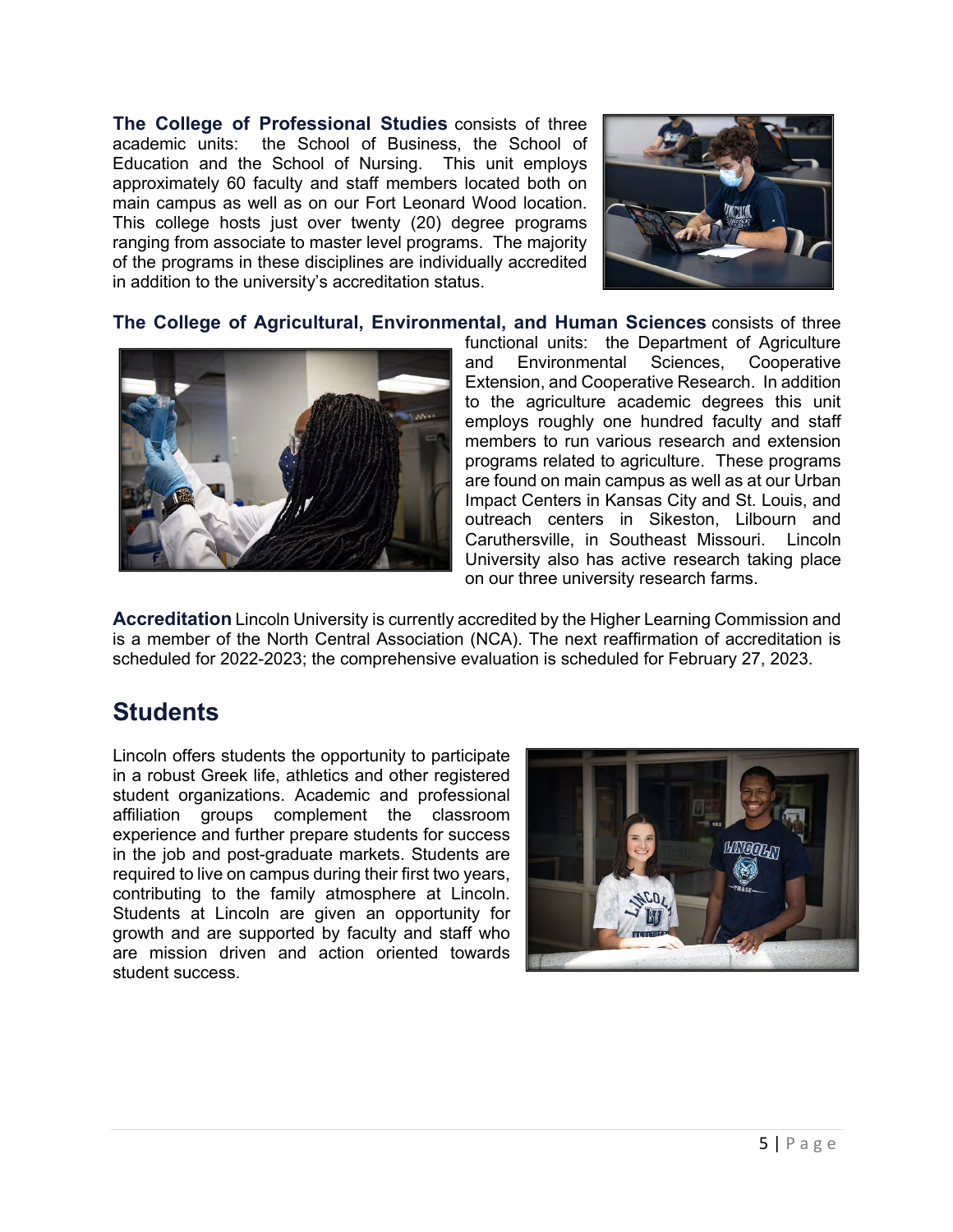

The "Marching Musical Storm" is the university's marching band. It was founded in 1948 and is one of the largest student organizations on campus. The band performs at all home football games, select basketball games, and other school-sanctioned functions throughout the year. In addition to performing all over the United States, the band has performed at St. Louis Rams and Kansas City Chiefs National Football League games. Student activities also include *The Clarion* newspaper, produced by journalism students and internships at *KJLU* radio station, the public radio voice of Lincoln, which Lincoln University owns. Greek life is well represented on campus to include nine fraternities and sororities.

## **Lincoln ROTC**

The ROTC Program has expanded in scope and variety since its humble beginnings and as a result of the Military Qualifications Standards of 1982, there is one standardized program being offered at the colleges and universities throughout the country. (These programs range from two years, to the full four-year program, such as we have here at Lincoln.) At Lincoln University,



Cadets may obtain an academic minor in Military Science, indicating the high esteem held by University administrators for military training. ROTC remains a viable part of the military heritage of Lincoln University.

### **Athletics**



Lincoln University student scholars compete at NCAA Division II level, Mid-America Intercollegiate Athletics Association (MIAA). The University offers five men's and six women's sports, basketball, golf, track and field (indoor/outdoor) and men's football and women's cross country and softball. The mascot is the Lincoln Blue Tigers.

# **Challenges and Opportunities**

As an HBCU, competitive academic program development to meet the needs of regional and national employers is essential. The Provost and VPAA will lead the faculty on assessment and improvement of existing programs and introduction of new program offerings targeted to prepare students for professions projected to be in high demand over the next decade (e.g., healthcare, technology, business, manufacturing) in the state and nationally as well as graduate education. Learning extends outside of the classroom and as the university's academic leader, the Provost and VPAA will seek out opportunities for continued robust internships, secure resources and opportunities for students to work closely with businesses through a variety of programs with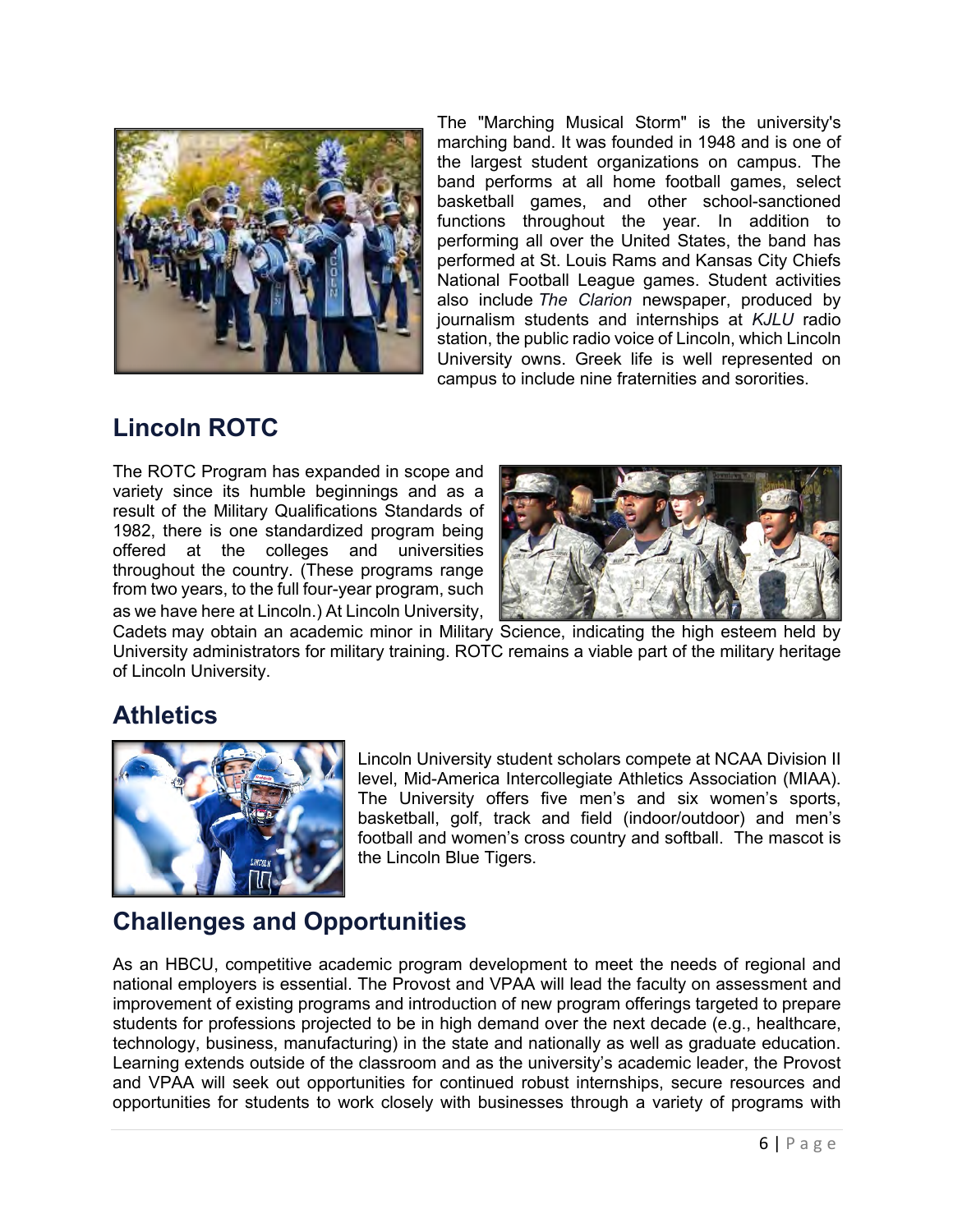industry partners in addition to service learning and research. Elevating Lincoln's academic enterprise within the state of Missouri and to national audiences should be a top priority.

With more than 90% of the University's student population receiving some financial assistance, coupled with the Covid-19 pandemic, the needs of our students are often dire, and the impact goes beyond their academic needs. Lincoln University created the Blue Tiger Resource Center in 2021 to help address food insecurity and other conditions outside of the classroom, including housing, and clothing insecurities. Sodexo contributed \$1,000 and the Teamsters National Black Caucus clothing donation started the closet to help address clothing insecurities. The Provost and VPAA will work



collaboratively with other leaders to support efforts to increase and identify new sources of revenue, scholarships, internships and partnerships targeted to support students and meet the unique needs of our community.

Traditional brick and mortar university facilities and the online presence of Lincoln University is poised for an upgrade. Development and implementation of a strategic facilities master plan and a comprehensive strategic plan with well-defined objectives are opportunities to establish and expand upon current academic relationships with high schools, community colleges, four-year institutions and business and industry and improve the distance- and service- learning experience and strengthen the infrastructure. Establish public/private partnerships and explore innovative approaches to reframing our living learning communities to enhance academic success.



Enrollment has declined, since reaching a peak of 3,000 in 2010. Enrollment has largely focused on the state of Missouri and retention at Lincoln University has been low, but stable over the past 10 years. Working with the enrollment management team, the Provost and VPAA will work collaboratively with all divisions of the University to develop and implement a comprehensive strategic enrollment management plan focusing on the identified current and future opportunities available in the national marketplace. Therefore, the Provost and VPAA, with a focus on increasing

enrollments must: 1) possess an understanding of national and regional enrollment trends and the factors that contribute to successful growth including partnerships and alternative methods of education delivery; 2) have a lens of expansion to include more non-traditional learners, stackable credentials, and innovative degree pathways; and 3) stay informed and knowledgeable on trends and growth potential for the undergraduate, graduate, and adult leaner pipeline.

Attract and increase resources through grants, contracts and strategic academic partnerships which provide enhanced student support, internships, scholarships, and research opportunities. The Provost and VPAA must have a strong ability to articulate a clear and compelling case on behalf of the University; capitalize on partnerships, shepherd new and innovative programs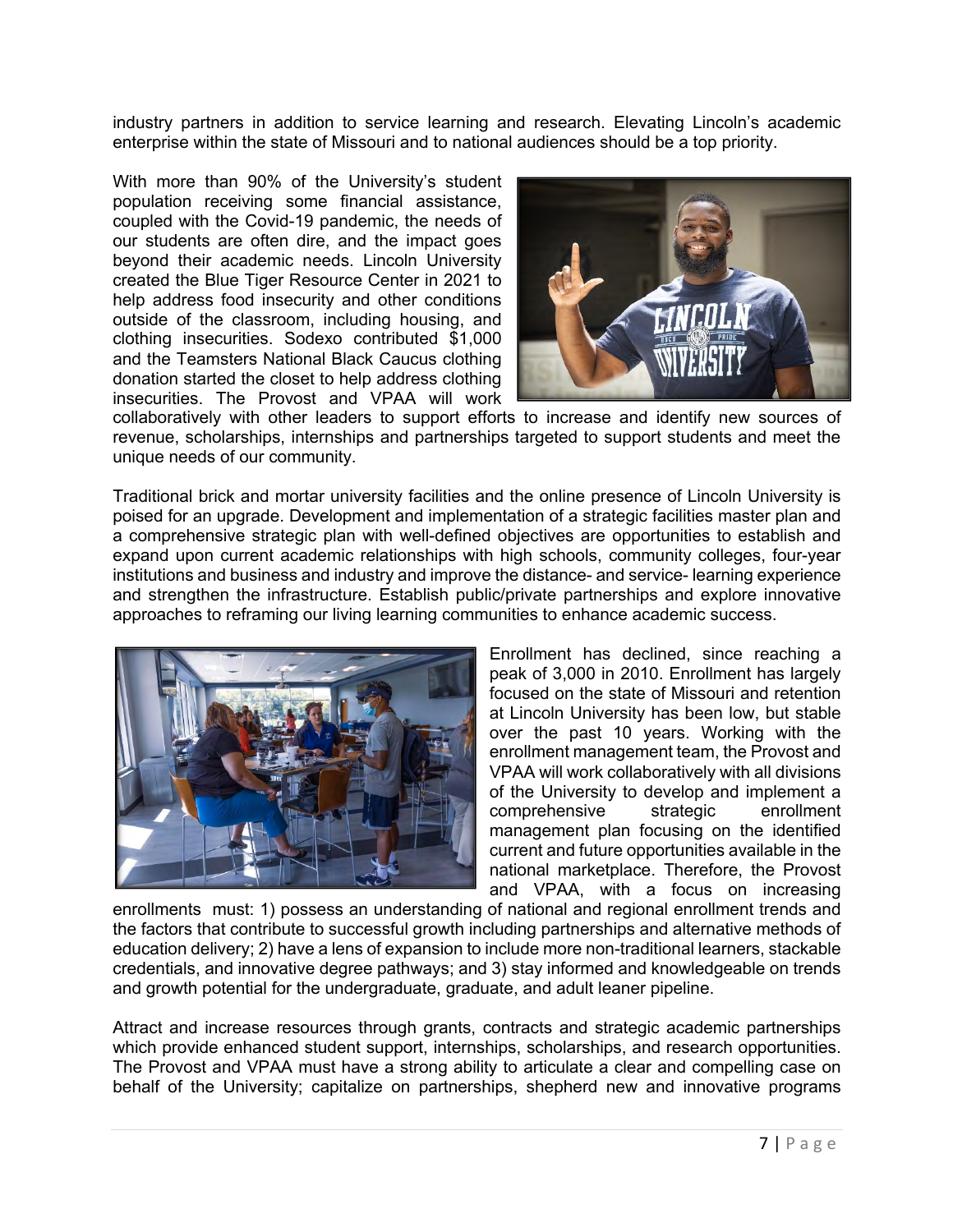through the approval process; maintain ongoing assessment; and make difficult decisions balancing the institution's current, strategic, and aspirational needs.

The expectation of the person assuming this position will include establishing roots in the Jefferson City community, leveraging current relationships, and building new ones with surrounding public-school districts. Build upon the 10+ years of concurrent enrollment opportunities for thousands of high schools within central Missouri. Expand Lincoln's laniting Scholars Program, which is designed to for eligible high school students to participate in our dual credit and/or enrollment program. The goal is to increase baccalaureate degree attainment and professional success for students who have been historically underrepresented in the higher education system.



The success of the University is inextricably tied to community engagement. The Provost must have an appetite for community engagement, and the ability to energize faculty, students, staff and alumni to actively engage and support the University at a level consistent with its aspirations.



#### **Jefferson City, Missouri**

Upon arriving in Jefferson City, MO visitors are captivated by the majestic Missouri River and treelined bluffs. Missouri's capital, Jefferson City's beauty shines not only through its natural landscape but also through the many historic buildings and special landmarks. The Missouri State Capitol, Supreme Court Building, Governor's Mansion and charming Downtown are just a few of the architectural treasures that anchor this unique community, a real gem tucked away in the heart of the nation. Don't miss out on the many museums, fine cuisine, quaint boutiques,

beautiful parks, and Katy Trail that are just waiting to be discovered. Come to see for yourself why Jefferson City was chosen as "America's Most Beautiful Small Town" by Rand McNally.

Jefferson City, Missouri, is located on the banks of the Missouri River and is centrally located in the middle of the United States. It has a population of 44,170 with a metropolitan population of more than 155,000, covering four counties: Callaway, Moniteau, Cole, and Osage. It is a great place to live, work, and play. and was voted "Most Beautiful Small Town in America" by Rand McNally. Jefferson City offers high quality of life, low cost of living, and tremendous job growth because of the city's ability to attract new businesses to the area. As the state